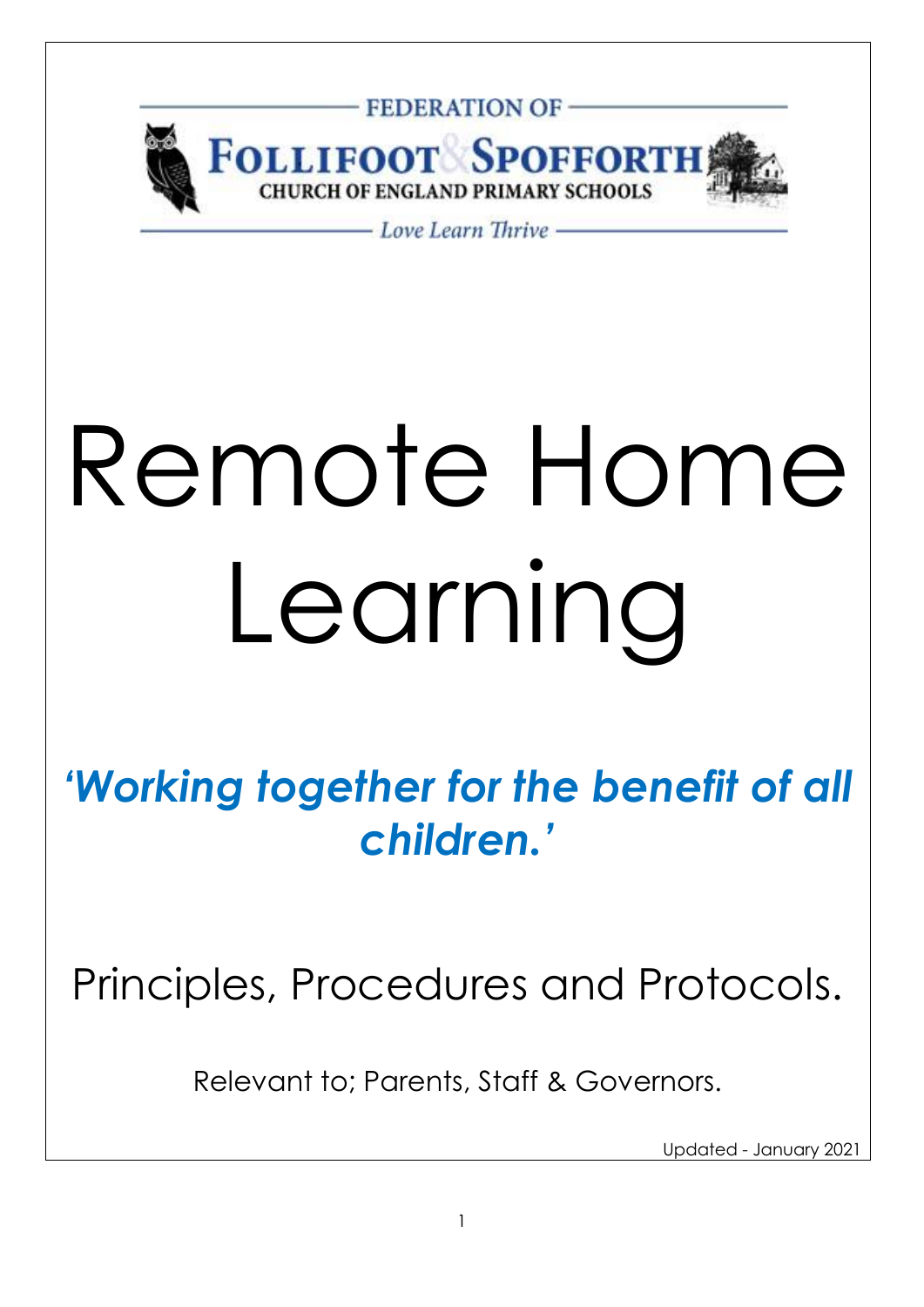# **Introduction**

The greatest strengths of our schools are community and family. We know that by working together we can ensure all children are safe, well cared for and provided with a high-quality remote learning when needed.

We fully recognise the pressures and demands remote home learning place on everyone. We do not underestimate the challenge that it presents. We will all work together to help, support and reassure.

During the national lockdown schools have been asked to provide places for children [considered vulnerable](https://www.gov.uk/government/publications/coronavirus-covid-19-maintaining-educational-provision/guidance-for-schools-colleges-and-local-authorities-on-maintaining-educational-provision) and for children of essential [critical workers](https://www.gov.uk/government/publications/coronavirus-covid-19-maintaining-educational-provision/guidance-for-schools-colleges-and-local-authorities-on-maintaining-educational-provision) with vulnerable children being prioritised in the first instance. At the same time, schools must focus on making sure the quality of our pastoral and education support for children at home is as good as it can possibly be. This requires a delicate balancing act in terms of allocating the limited resources of our small schools particularly since we need to reduce group sizes in the interests of safety.

In order to ensure that learning is continued, irrespective of lockdown and selfisolation, the school has developed the following plan. This plan offers remote learning opportunities whilst also acknowledging that some households have limited access to devices and would require hard-copies of work and resources.

The plan considers the balance required of allocating resources to provision for vulnerable children and children of key workers and provision for remote education.

This plan will be applied in the following instances:

- 1. A child needs to isolate because someone in their household is symptomatic or tests positive.
- 2. A whole bubble is self-isolating because of an outbreak of coronavirus.
- 3. There is a local or national lockdown.

The plan builds on lessons learned during the last school closure period and complies with the principles and expectations of the DFE.

### **What is remote education?**

Our agreed understanding of remote education is;

- Remote education: a broad term encompassing any learning that happens outside of the classroom, with the teacher not present in the same location as the children.
- Digital remote education: often known as online learning, this is remote learning delivered through digital technologies.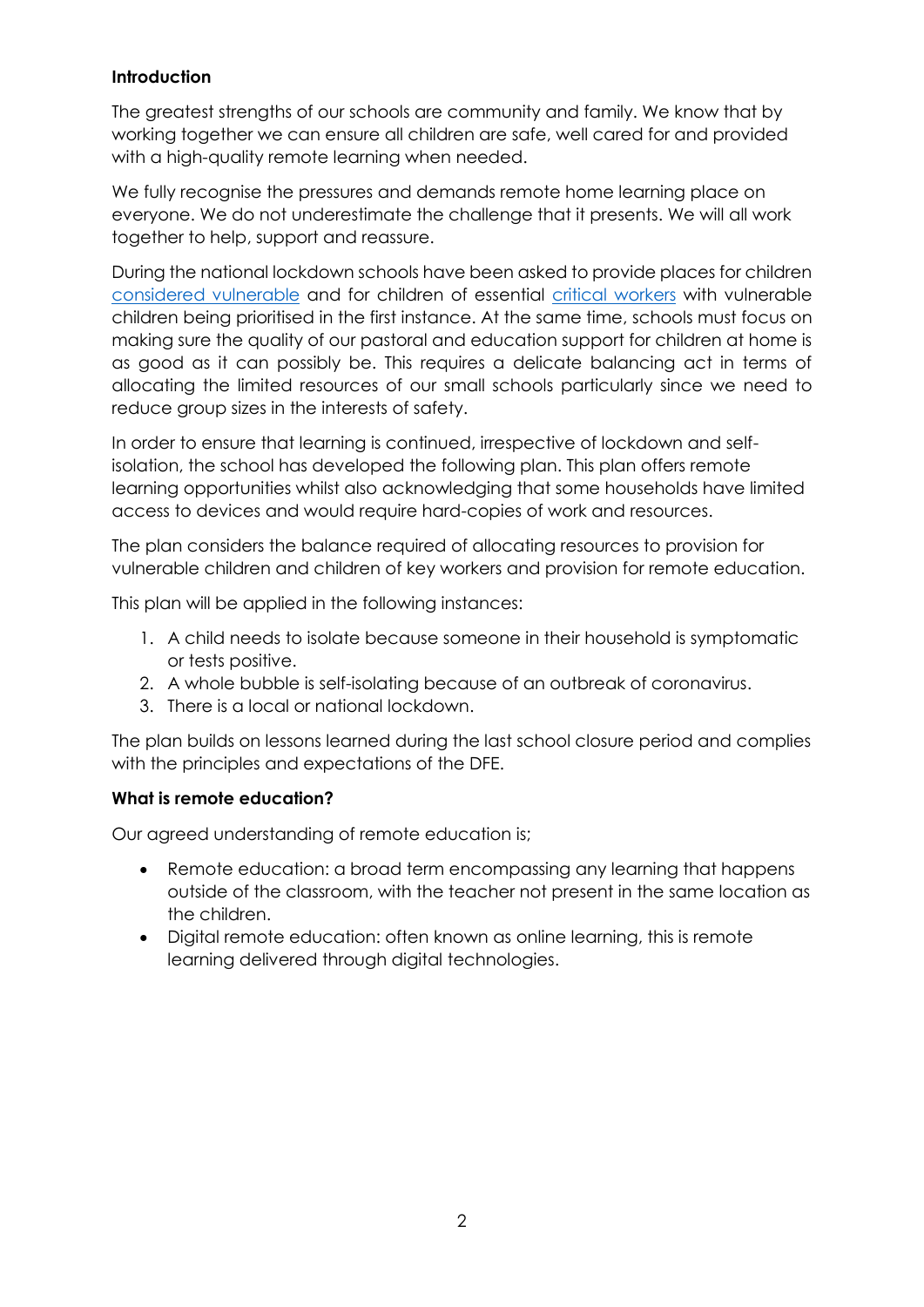# **Remote Education Myths**

Some unhelpful myths exist about remote education, which are not based on evidence.

These include that:

- remote education is different to other forms of learning
- remote education is a different curriculum to the content that would be delivered normally
- the best forms of remote education are digital
- the best way to deliver remote education is always through live lessons
- the most important thing is engagement and or keeping children occupied

None of these are necessarily true. From page 13 there is a summary of evidencebased considerations that have been taken into account in relation to our principles, procedures and protocols.

# **Principles of Effective Remote Home Learning**

The relevant learning from the first closure period including that of national research has been applied to improve for the future.

The following key principles are central to our approach.

- *1. We will all work together for the benefit of all children.*
- *2. Equity of provision for all children is a priority. In national lockdown remote home learning will be planned and delivered by class teachers and completed by all children. All children will receive the same level of contact, instruction and teaching from their class teacher.*
- *3. The planned knowledge rich curriculum content for the period will continue to be taught.*
- *4. The 'principles of all good teaching' will be applied to remote home learning (see below).*

The respect research group the *[Education Endowment Foundation \(EEF\)](https://educationendowmentfoundation.org.uk/news/eef-publishes-new-review-of-evidence-on-remote-learning/) has found that the effectiveness of remote teaching is determined by many of the same factors as determine the effectiveness of classroom teaching. These are:*

- Ensuring children receive clear explanations.
- Supporting growth in confidence with new material through scaffolded practice.
- Deliberate repeated practice is critical to build fluency.
- Enabling children to receive feedback on how to progress.

These characteristics of good teaching are more important than the medium of delivery. We have considered how to transfer into remote education what we already know about effective teaching in the live classroom.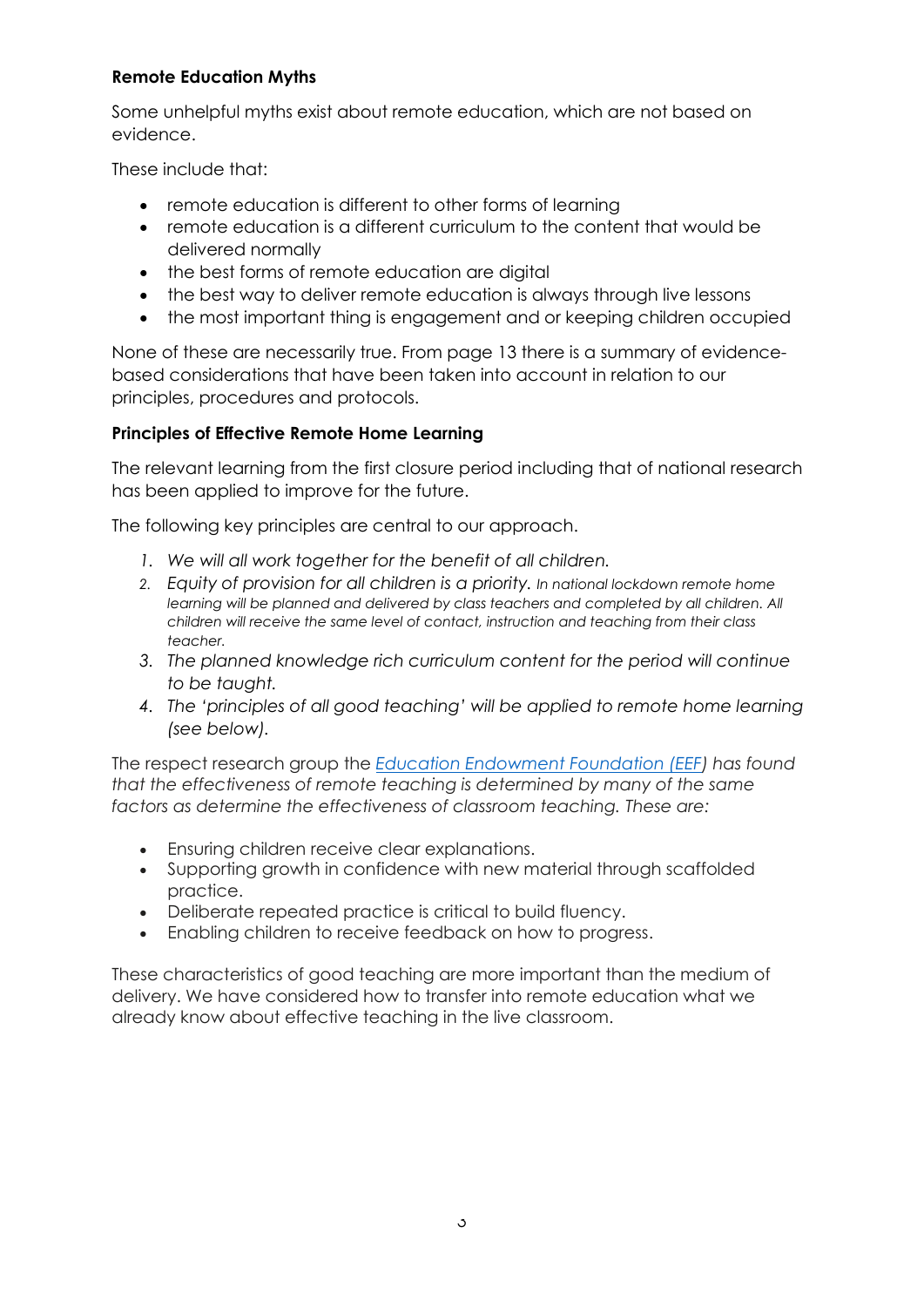### **Interactive Platform**

Like many, we have improved remote home learning by introducing a single, interactive platform. Our Federation will use [DB Primary Follifoot](https://follifoot-n-yorks.secure-dbprimary.com/service/util/login?path=/n-yorks/primary/follifoot) & [DB Primary](https://spofforth-n-yorks.secure-dbprimary.com/service/util/login?path=/n-yorks/primary/spofforth)  [Spofforth.](https://spofforth-n-yorks.secure-dbprimary.com/service/util/login?path=/n-yorks/primary/spofforth) This was selected on the basis of it being a learning platform specifically designed for Primary children. It can also be accessed very flexibly using a wide range of devices including; PC, laptops, tablets, mobile phone, and many common games consoles.

By using this, it is possible to create virtual classes by drawing information from schools' Management Information Systems, enabling a single point of access for all lessons and resources and allowing teachers to host and share both live and recorded explanations and lessons. DB Primary allows teachers and support staff to monitor children's progress because work can be viewed and submitted through DB Primary thus supporting the sharing of work and the provision of feedback to children.

There will be a mixture of learning that can be completed directly on DB Primary but also plenty of learning that can be completed in other ways and then shared via DB Primary.

Finding an effective balance for children of 'screen time' and other approaches to learning is very important to their education and health and wellbeing.

# **Connecting and Teaching with Live and Recorded Content**

The benefits of teachers connecting with their class to provide explanations and demonstrations of new content are recognised. To do this the Federation will make use of a mixture of live video calls via Zoom as well as high quality pre-recorded content direct from the teacher and also from trusted and respected sources such as [BBC Bitesize](https://www.bbc.co.uk/bitesize) and the [Oak National Academy.](https://www.thenational.academy/)

It is recognised that not every child thrives being live online. Video calling can be very tiring and younger children in particular can find it very difficult to sustain focus in this context. This is why there is a flexible and blended approach to our remote home leaning that includes a mixture of;

- Daily live connecting between teachers and their classes.
- Pre-recoded content that can be accessed flexibly allowing children to recap and revisit as needed. It can also be helpful in the case of limited or shared device access.
- Tasks /activities to allow for deliberate practice to build fluency.
- Quiz's and fact checks to help build and secure knowledge into long term memory.
- More creative tasks and activities allowing children to apply their knowledge.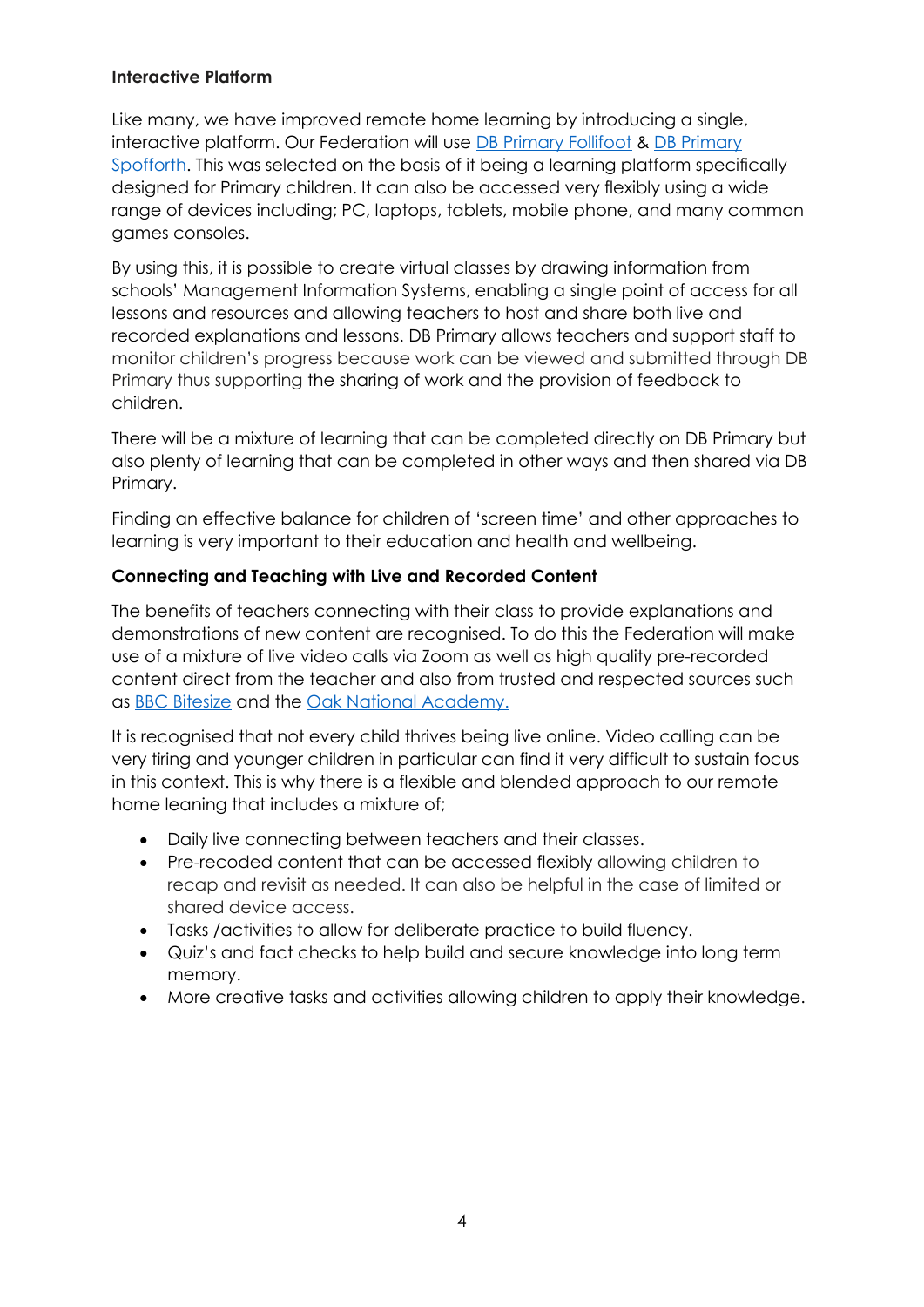# **Working Together**

In the event of any form of isolation and loss of learning caused by Coronavirus, parents must understand that engagement in home learning is expected and encouraged, as is the expectation that the school makes that provision available and accessible to all. However, if children themselves are too ill to attend then they should not be expected to engage in home learning.

Staff are instructed to maintain an overview of engagement with home learning and make supportive contact if children are not engaging. If necessary any concerns regarding limited or no engagement or welfare concerns would be escalated to senior teachers and the Head teacher as appropriate.

Having reviewed and evaluated lessons learnt in relation to home learning while schools were closed to the majority of children, we have made the following improvements for the future:

**School will** make sure staff are supported to know what good remote education, how it will be delivered in our schools and ensure they have the time and resources to delver it well

**School will** make use of a digital platform (DB Primary) to more effectively share home learning and enable feedback to children. This is in line with the Education Endowment Foundation research which suggests that feedback has a high effect on learning.

**School will** Improve the use of high quality live and pre-recoded content to provide direct teaching.

**School will** make effective use of technology to allow children to connect with adults and peers and learn collaboratively.

**School will** enable children to work as independently as possible when learning remotely.

**School will** monitor and evaluate provision and where there is a clear need that will help us support all children adjust our provision.

**School will** ensure children can access remote learning (see section on access)

### **Children will help by**

- Joining live sessions and taking part actively following the Zoom agreement
- Give their best to their activities and share their work with teacher
- Act upon feedback given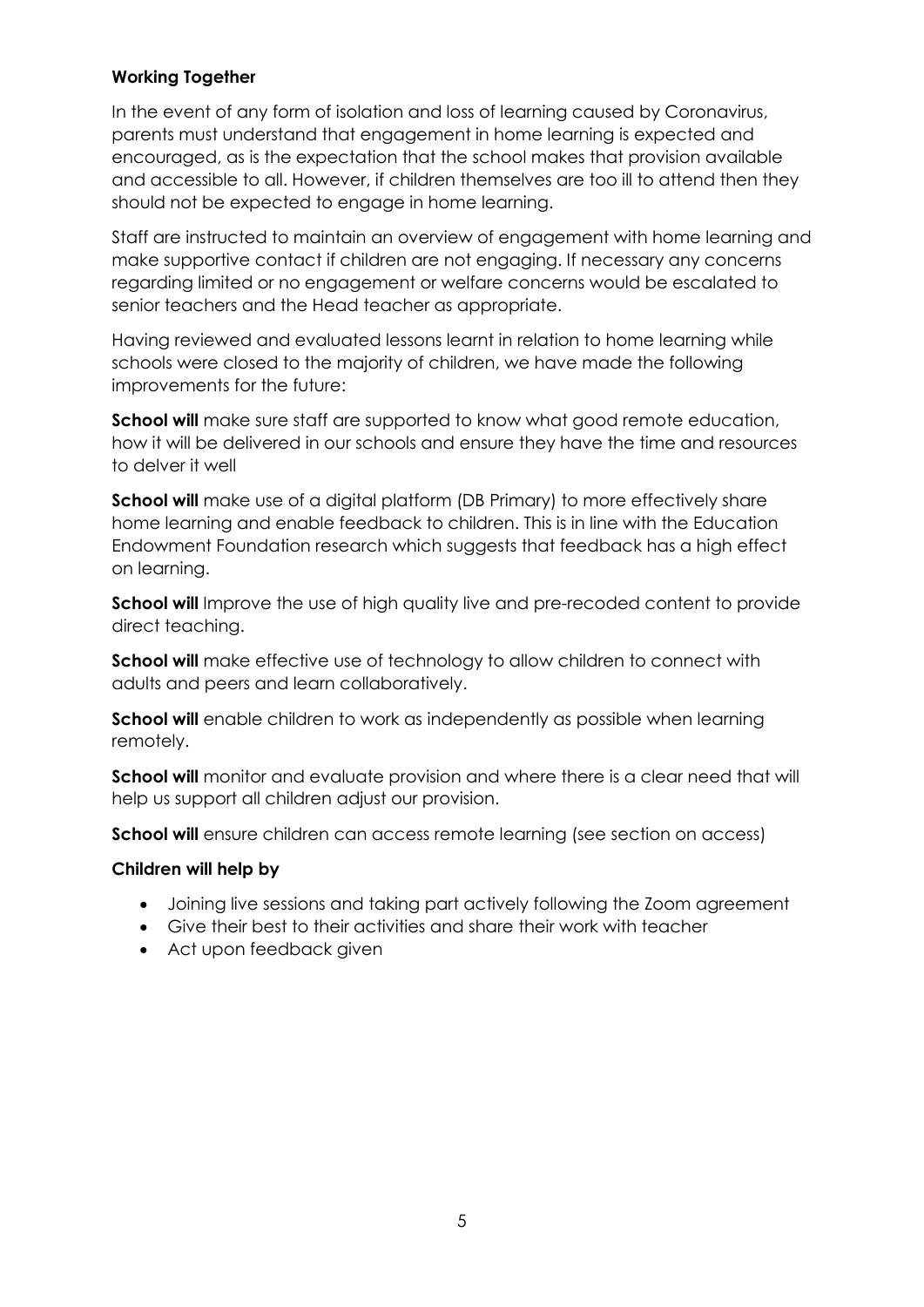# **Parents will help by**

- Supporting their children to access live sessions and follow the Zoom agreement
- Supporting their child to access and compete the work set
- Let us know if we can help in a kind, polite and constructive manner. In the first instance this should be via the class teacher.
- Ensure children have a safe and quiet space in which to work
- Ensure children have a device on which they can access live sessions and content of DB Primary. School can support with loan laptops. Please get in touch if this would help.
- Let us know if your child is unwell and can't join with remote learning

# **Access**

The school recognises its role in enabling children to access our remote learning.

School will support all children to access remote learning in the following ways;

- Monitor closely the engagement of all children with remote learning
- Talk to and work with families individually and sensitively to accurately identify any barriers to accessing remote learning
- Provide loan laptop devices to families where needed
- Provide access to mobile data where needed
- Provide clear information and guides on how to access remote learning
- Provide printed copies of work where needed
- Provide physical resources such as reading books, workbooks, exercise books and stationery
- Take any other reasonable steps identified by a family to support access to remote learning

Families can contact either [admin@spofforth.n-yorks.sch.uk](mailto:admin@spofforth.n-yorks.sch.uk) or [office@ffspschools.co.uk](mailto:office@ffspschools.co.uk) to discuss how school can support with access arrangements.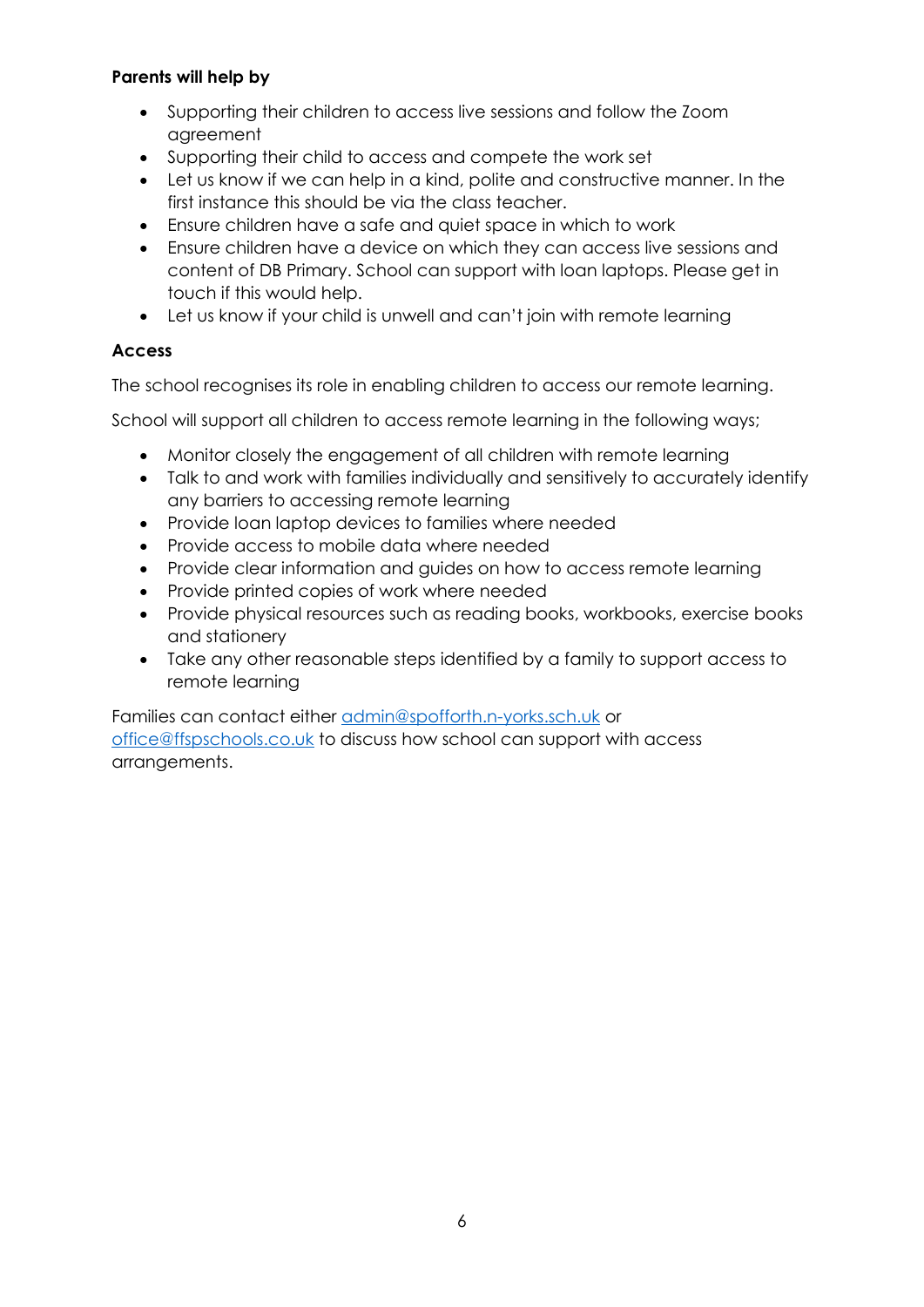# **Scenario 1**

# **School Closure due to local or national lockdown or Whole Class Closure As it is necessary to close the school, the children will receive work via our learning platform DB Primary, alongside regular contact with the teacher and access to high quality live and pre-recorded videos for the period of time that school is closed. This will link to the child's year group national curriculum expectations. Any tasks set will be meaningful, ambitious and sequenced in such a way that enables the children to develop skills and knowledge over time. There will be a balance of the above in addition to opportunities for repetition and deliberate practice for fluency. From Monday 11th January 2021:** • Teachers will send a weekly timetable to parents. This will be sent on the Friday preceding the Monday and will outline the subjects to be taught, timings and on which days. The time table will include links and times of live contact to help parents plan in advance. Wherever possible, teachers will avoid clashes of live contact between siblings. • In KS1 and KS2, Teachers will conduct a minimum of two live sessions each day as follows: 1 session (approx. 30-minutes) to deliver curriculum 1 session (approximately 15 minutes) which offers reflection time and chance to catch up (collective worship, sharing work they are proud of etc). • Live lessons will take place on Zoom and in accordance with our school zoom protocols (see below). • Teachers will set the following work on DB Primary by 6pm for the following day: English, including phonics in EYFS and KS1. Maths Foundation Subject e.g. RE Music (weekly) PE (weekly) Regular opportunities and activities to encourage fluency through repetition and deliberate practice Other daily activities such as reading, spelling, timetables • We recognise that parents are also working at home and whilst more challenging with younger children, we will encourage the children to be independent as possible by making links to the nationally recommended and high-quality pre-recorded content from Oak Academy, BBC, White Rose Maths, DfE Letters and Sounds Channel. • The Foundation Subjects will be set in accordance with our school Long Term Plan and for the period of the national lockdown (up until February half term) as follows: RE, Science, PSHCE, Computing. • Parents/children should upload any completed work to DB Primary for class teachers to see.

As we acknowledge the important role that feedback plays in improving learning and motivating children, class teachers will acknowledge at least one piece of work daily either during live contact or on DB primary and also offer specific individual feedback at least 2-3 times per week on work that has been uploaded.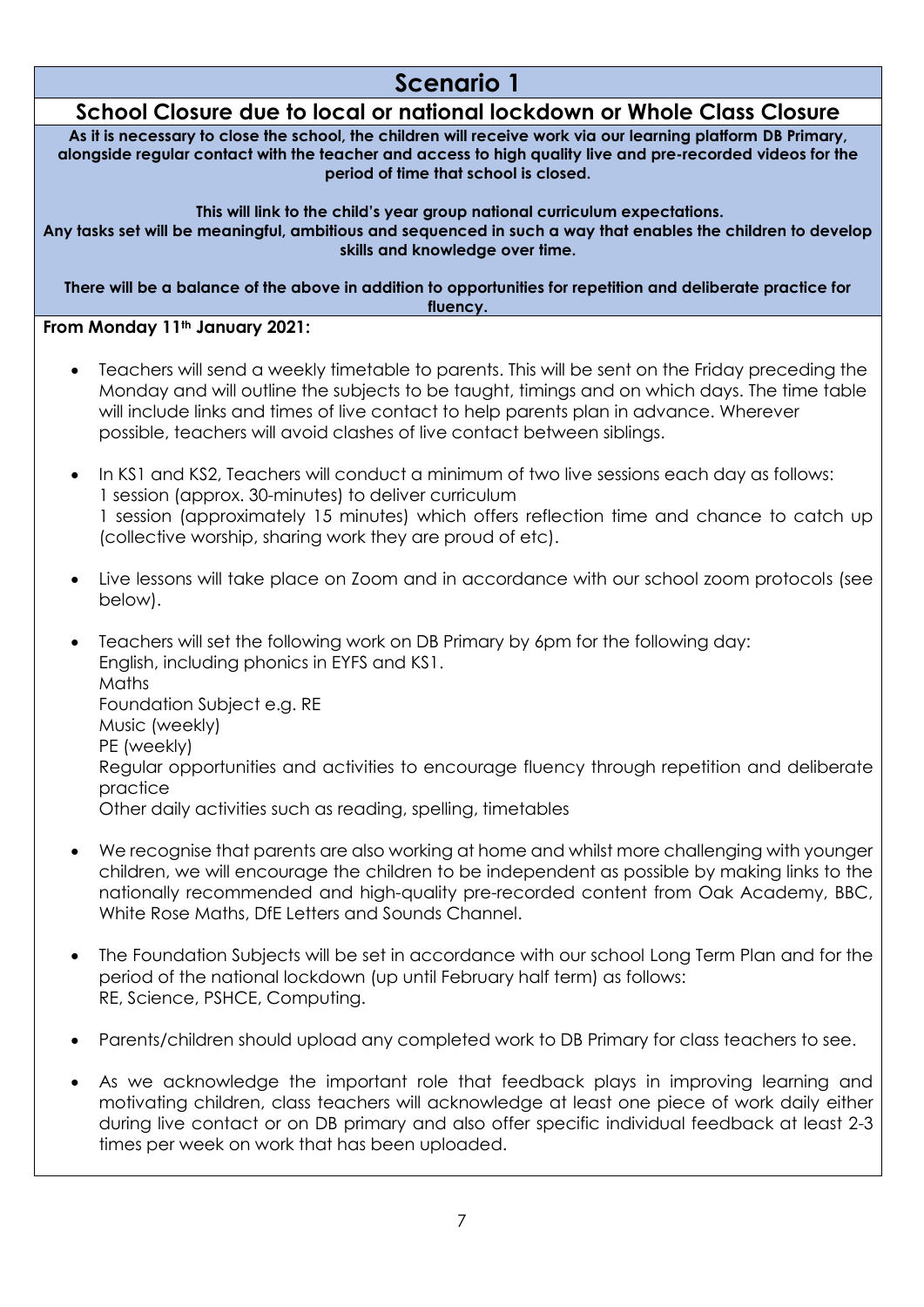- Provision will be monitored and reviewed weekly by the Federation Senior Leadership Team and they will continually seek to make the home learning the best that it can be.
- Class teachers will be monitoring the engagement of each child in their class by keeping a record of the work uploaded, and attendance in live contact.
- Any concerns should be sent via email to the respective school office in the first instance for the attention of the relevant class teacher and then for the attention of the Headteacher if not satisfied. General work-related queries should be sent via DB Primary.

*The above is subject to the staff member (typically the class teacher) being fit and well and not being redeployed to cover absence. If they are working from home due to isolation it is subject to technology working sufficiently and reliably.*

*Senior leaders will meet every week to review the impact of provision including feedback and remote home learning will be a focus of each weekly staff meeting. Where there is a clear need that will help us support all children we will adjust.*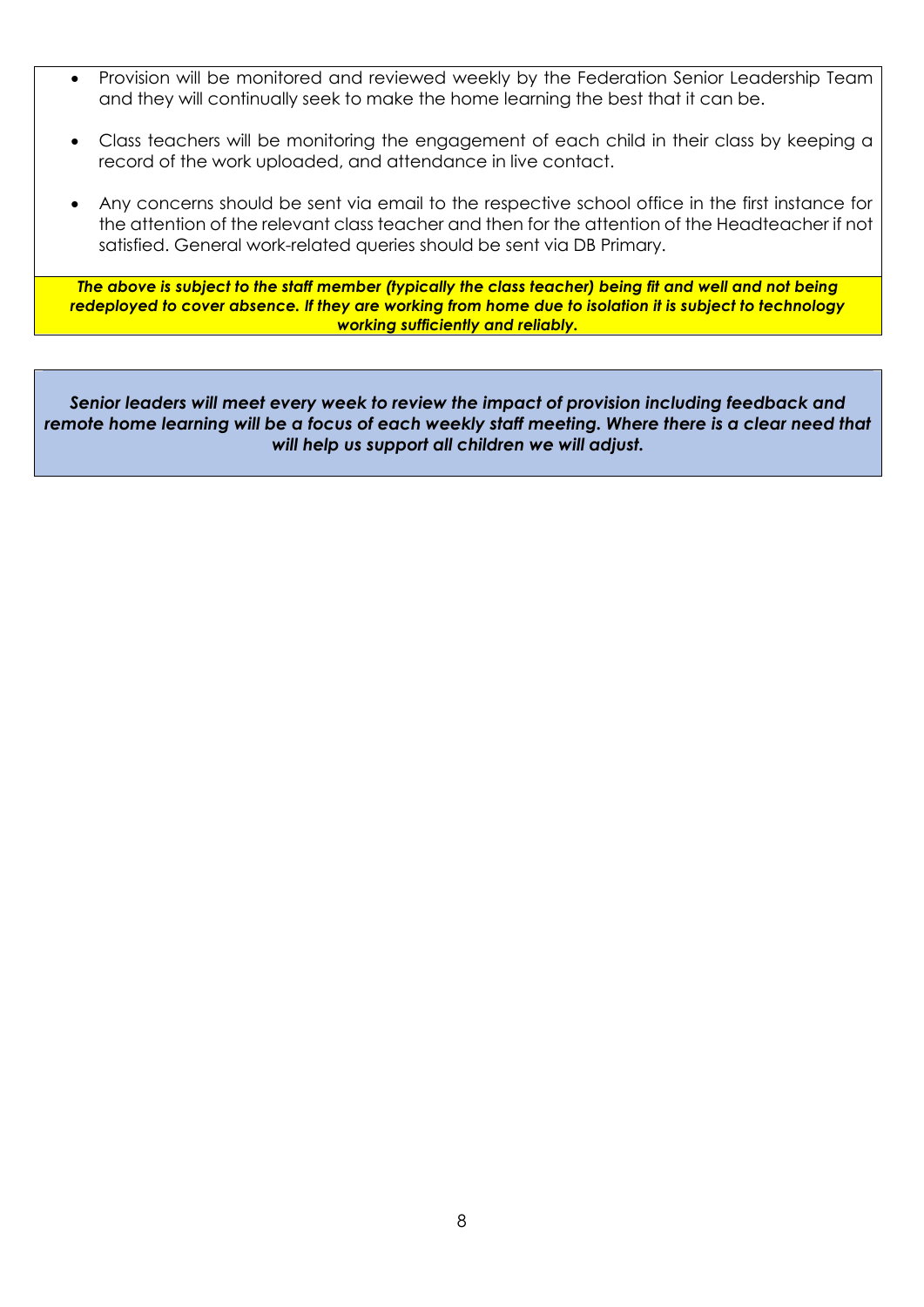# **Scenario 2**

# **Child needs to isolate because they or someone in their household is symptomatic, awaiting test results or tests positive.**

**Children are entitled to a curriculum which mirrors as closely as possible the learning taking place within the class.**

#### **Learning will link to the child's year group national curriculum expectations.**

**Any tasks set will be meaningful, ambitious and sequenced in such a way that enables the children to develop skills and knowledge over time.** 

Day 1 – Access the class page (website) for ideas and links to learning.

Day 2 – Access DB Primary learning platform:

- Teachers will put links to video lessons in English and Maths from the Oak National Academy, BBC Bitesize and White Rose Maths. Objectives will be from the child's year group national curriculum expectations and linked to their current learning (if appropriate).
- As far as possible, science, history, geography/chosen foundation subjects will also link to what the children would have been learning in class.
- Children will receive a Home Learning Log in for REAL PE
- Children should continue to access Times Table Rockstars, Daily 10 and Hit the Button (Top Marks website)
- Children should continue to read school/ home reading books or access www.oxfordowl.co.uk

Teachers will give feedback on work via DB Primary at least **1-2** times per week. This will help class teachers to judge the child's engagement in learning and identify any areas where a child may need extra support on their return to school. It will also help to motivate the children.

Where appropriate, paper copies of the tasks will be available for children without access to a suitable electronic device or connectivity.

**During the shorter period of awaiting test results it will not be possible for teachers to provide live lessons for these children as they will be teaching the children who are in school and the remote learning period is likely to be only one or two days.** 

**If test result is positive and therefore remote learning will be for up to 10 days senior leaders will review resource allocation with the aim of providing reasonable resource to the class to allow children to connect at certain times to support their learning and feel connected to their peers while learning remotely.**

*Senior leaders will meet every week to review the impact of provision including feedback and remote home learning will be a focus of each weekly staff meeting. Where there is a clear need that will help us support all children we will adjust.*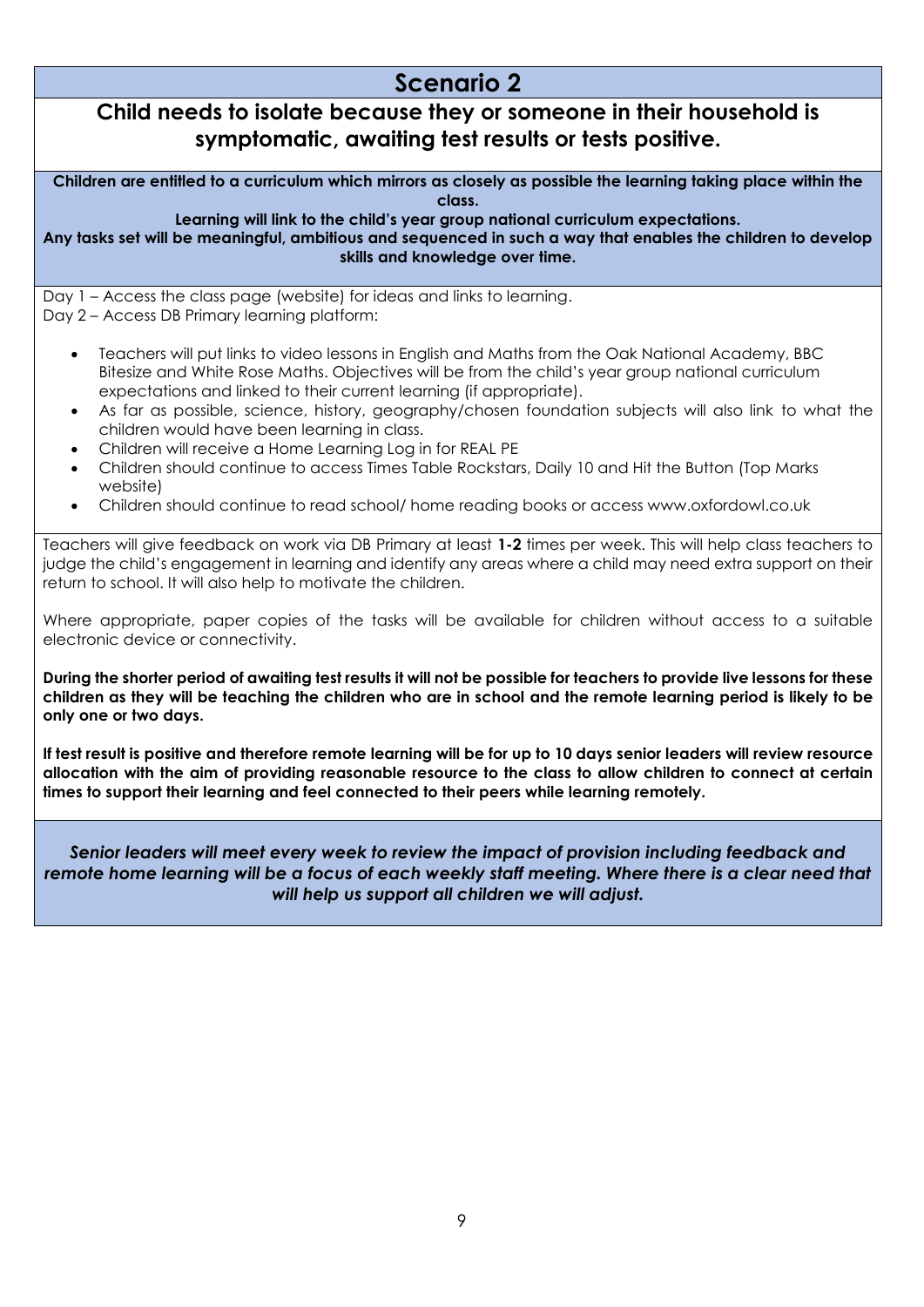# **SEND**

For children with SEND, teachers and TA's (supported by the SENDCO) will work with parents where the pupil can't access learning without adult support providing:

- Additional resources (pens/pencils/ paper/ homework books) for children to use at home.
- Packs of work to be taken home personalised to each child's individual learning needs.
- 1:1 zoom sessions for children who need work at a different level or to support provision named on an EHC Plan such as speech and language therapy (**see individual plans)**
- Where relevant, contact maintained with other services supporting the families to ensure safeguarding and consistent support around a child.

The duty to secure the provision in the EHC plan under s.42 Children & Families Act 2014 continues under the tier system.

# **Online safety**

### DB Primary

DB primary is a closed community administered by the school with children and staff having password protected accounts. Communications are managed by school staff and children can communicate with other class peers only. All communication is monitored. Automatic profanity filter blocks inappropriate language and ambiguous words such as 'hate'. All comms messages can be reviewed, checked and traced to the sender and children are aware of this.

### Guidelines for children

Please reinforce these children's guidelines with your child at home. Anything your child puts onto DB Primary can be seen by members of staff.

- Display sensible behaviour when using the blogs or forums
- Make sure that any pictures you upload (profile picture, or pictures in posts) are suitable for a school audience
- Keep your personal details and password safe
- Be kind when leaving comments

### Whistle alerts: Reporting inappropriate content

Inappropriate content can be reported to staff at the school by clicking on the whistle icon. A pop-up will appear to allow an explanation to be entered and the alert is sent to teachers. The Whistle Monitor ensures that children are able to use DB Primary in a safe and secure way. Please talk to children about only using this function when needed.

### Internet safety websites

It is important for our children to use the Internet safely at school and at home. Please spend some time looking at this online safety website:

Think you know <http://www.thinkuknow.co.uk/>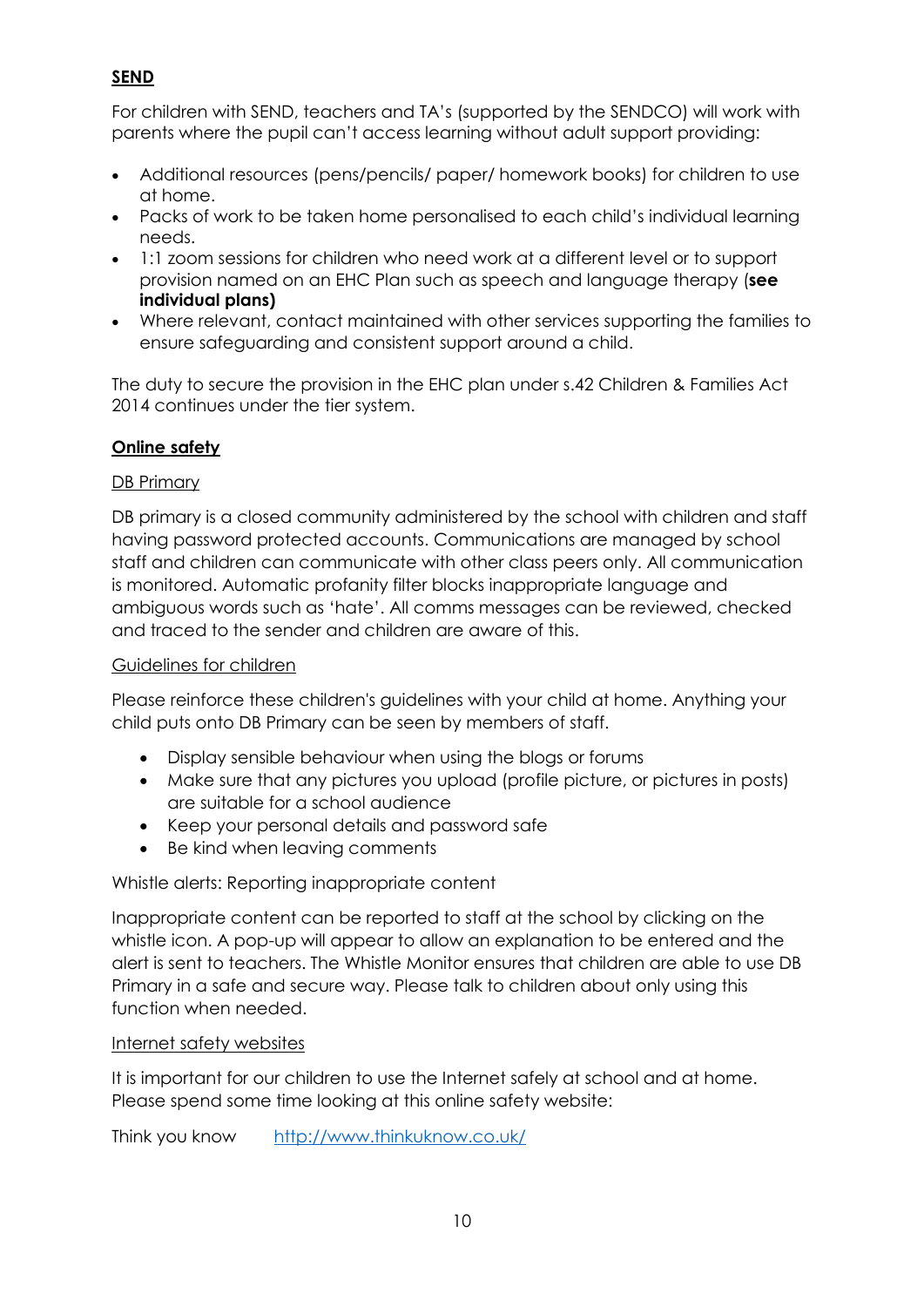# **Zoom Protocols**

The following zoom protocols have been sent to parents. By accepting the Zoom meeting ID and joining the meeting, with parental responsibility, you agree to the terms set out below

- Children should not create a zoom account. School will email parents a zoom link. To use the link in the email just click on it.
- Zoom is only to be accessed by a device in a communal family space.
- It should ideally be supervised by an adult to deal with any technical difficulties.
- Attendees should be dressed appropriately as should other household members in view.
- The meeting ID is to remain confidential and not to be shared with anyone that it was not designated for.
- Recording, photos or screenshots of the Zoom meeting are not allowed by participants.
- The Zoom meeting will be recorded by the hosting teacher and stored in line with the school GDPR and ICT policy.
- The Zoom meeting will be locked by the teacher 10 minutes after the start time so that it can only be accessed by authorised participants. Unfortunately, anyone arriving late to the meeting will not be able to gain access even with the meeting ID.
- Should parents wish they can mute the video function for their child so they cannot be seen by other users. The host will of course check all muted videos to confirm the user.
- For participants, some Zoom facilities will be disabled by the host teacher. This is not limited to the screen record function, chat and screen share.
- The same behaviour expectations that are set within a classroom apply to the Zoom meeting and the teacher retains the right to terminate a pupil's participation.
- I will make sure my zoom name identifies my child via first name or surname so that the adult hosting the meeting knows who they are admitting.
- I will support my child in concentrating, listening and focussing on the lesson being delivered.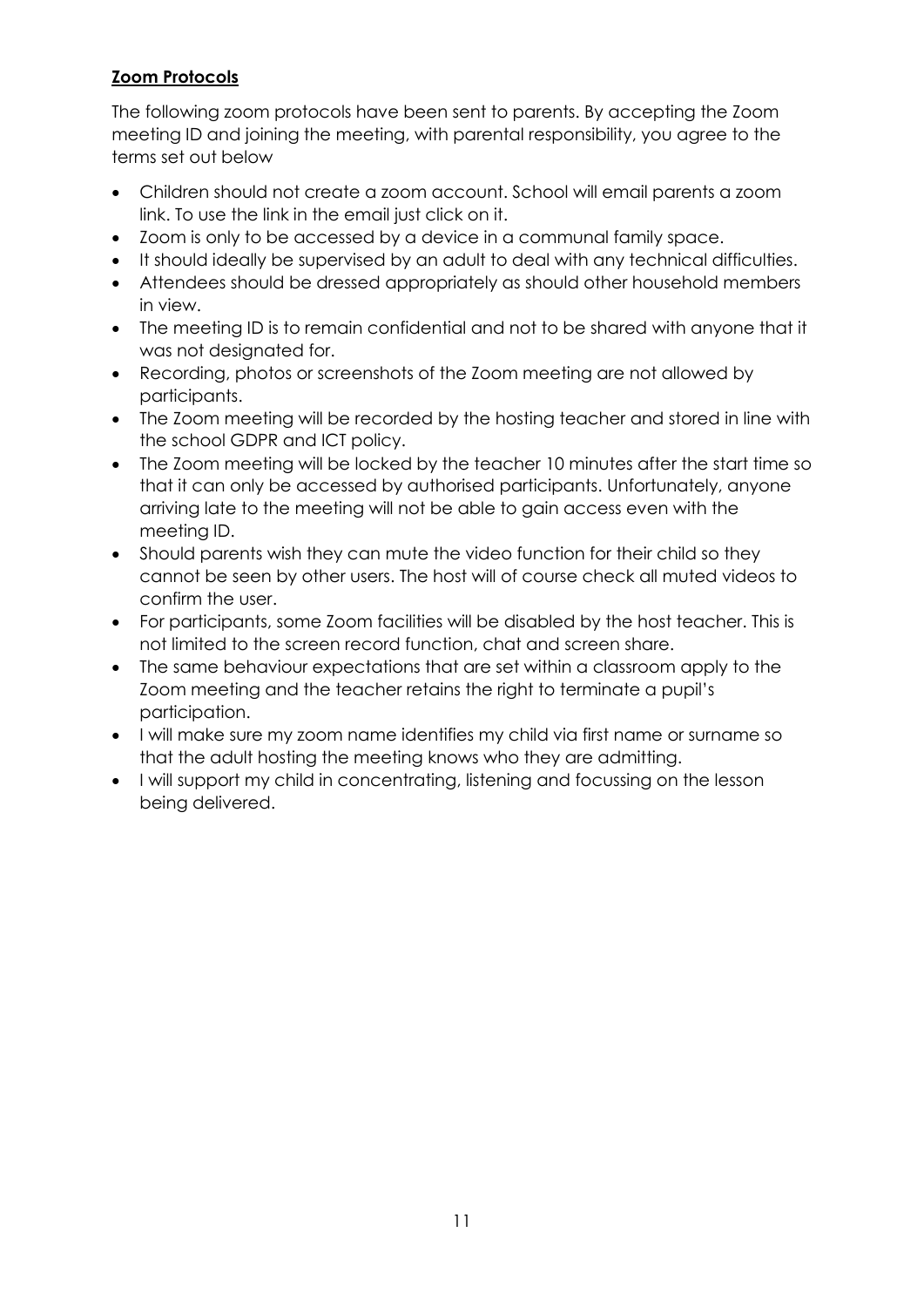## **Children's Devices – Internet Safety Advice**

This advice applies to personal family devices or devices loaned by the school being used by children.

#### **Supervision.**

Supervising your child when they are using their device contributes to ensuring they are using it safely and only accessing appropriate content.

#### **Talking and reassuring.**

No filter or parental control tool is 100% effective, and many of the risks that children can face online are because of their own and other's inquisitiveness. It is therefore important to talk to your children about staying safe online and make sure they know that they can turn to you if they get into any difficulty.

For anyone wanting advice on how to talk to their child in an age appropriate way about this topic we recommend;

[NSPCC Digital Safety Guidance](https://www.nspcc.org.uk/keeping-children-safe/online-safety/talking-child-online-safety/)

UK [Safer Internet](https://www.saferinternet.org.uk/blog/having-open-and-honest-conversation-about-online-safety-%E2%80%93-5-questions-parents)

#### ['Think You Know' Internet Safety Parent Guidance](https://www.thinkuknow.co.uk/parents/)

#### **Internet Provider Parental Controls**

All major internet providers will provide parental control options allowing parents to control content accessed and even the time spent on the device. We recommend the internet provider parental controls are enabled and set to the highest possible level of control.

The best place to start is to look at the information provided by your broadband provider.

The [UK Safer Internet](https://www.saferinternet.org.uk/advice-centre/parents-and-carers/parental-controls-offered-your-home-internet-provider) Website also has guides on this for those using BT, Virgin Media, Sky and Talk Talk.

#### **Device Specific Controls**

In addition to content filtering offered by your broadband provider, many devices such as games consoles, smartphones and tablets have their own parental controls, for example to limit spending or restrict access to apps based on age rating. Likewise, many web browsers have built-in tools and features to help you control the kinds of content users can view. Instructions on this should come with each device. Many instructions manuals and guides can also be found online.

#### **Anti-Virus Software**

An antivirus product is a program designed to detect and remove viruses and other kinds of malicious software from your computer or laptop. We recommend installing and maintaining up to date antivirus software on all devices. The [National Cyber security Centre](https://www.ncsc.gov.uk/guidance/what-is-an-antivirus-product) has more advice on their website.

Antivirus software is often included for free within the operating systems that run Windows and Apple computers. If you make sure that this built-in antivirus is switched on, you'll instantly be safer.

We hope this information is of help. Please do not hesitate to get in touch if you have any worries or concerns or need further advice.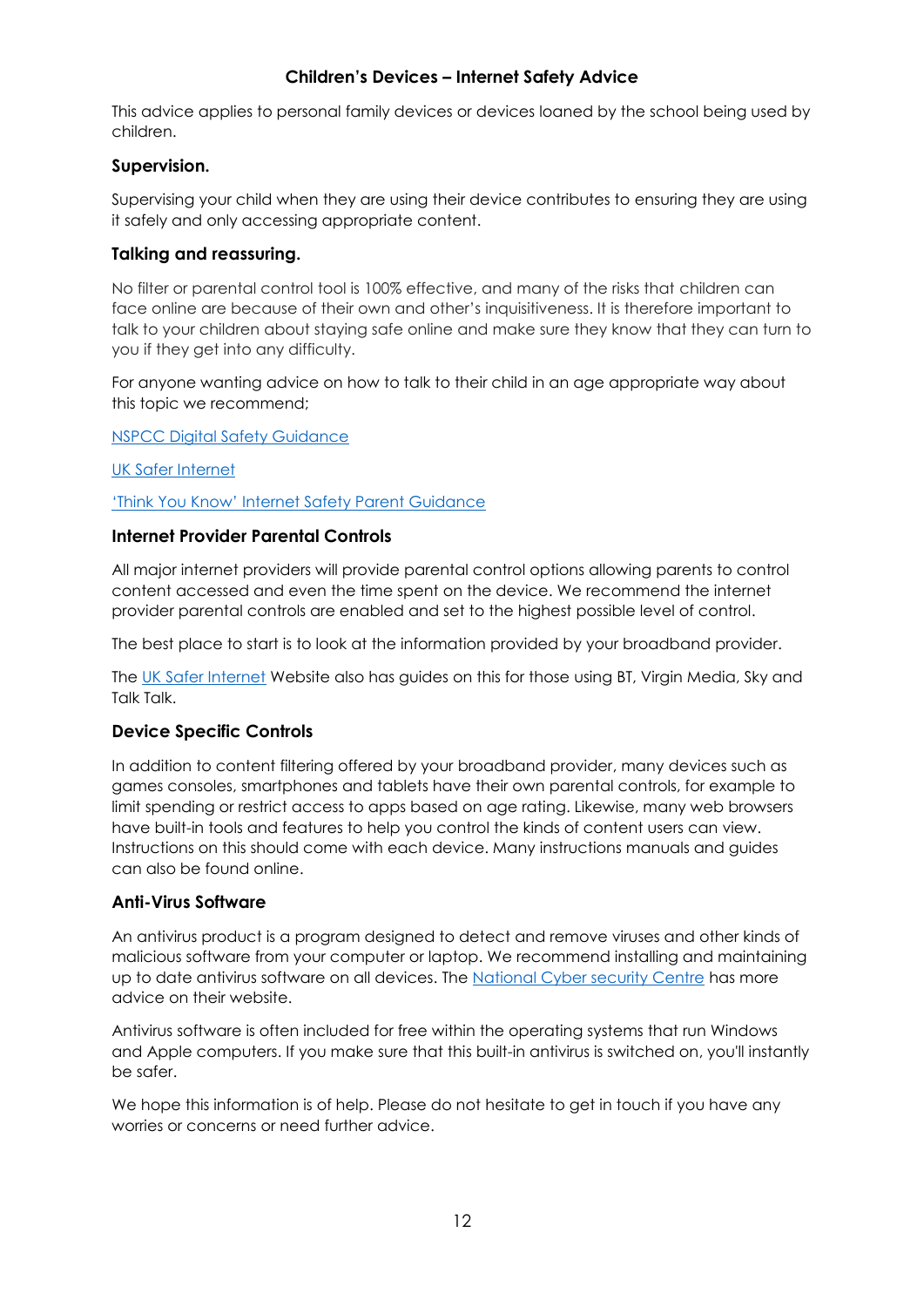Here are 7 things based on a professional evidence base we have considered carefully when developing our remote education. They are not in order of importance.

### **1: Remote education is a way of delivering the curriculum**

Remote education is a means, not an end. The aim of our education is to deliver a highquality curriculum so that children know more and remember more. Remote education is one way of doing this.

Everything we know about what a quality curriculum looks like still applies. Our remote education curriculum is aligned to the classroom curriculum as much as possible. And, just like the classroom curriculum, it is carefully sequenced so that children obtain the building blocks they need to move on to the next step.

#### **2: Keep it simple**

Our brains don't learn differently using remote education. Everything we know about cognitive science and learning still applies. We don't have to make huge changes to the way we teach.

We also don't need to overcomplicate resources with too many graphics and illustrations that don't add to content. When using digital remote education, the platform we use has been chosen as its designed and built specifically for primary age children.

We know remote education benefits from a straightforward and easy-to-use interface.

More important is attention to the key elements of effective teaching. For example, it's useful to provide children with an overview of the bigger picture and where a specific lesson or activity sits within a sequence of lessons or activities. It's also vital to have clear and high expectations and to communicate these to children. Just as in the classroom, most children will be novices in what we are teaching them. We can't and won't expect them to be able to discover new content for themselves through tasks, projects and internet searching.

There are some things that need more careful consideration when teaching remotely. For example, when using recorded lessons, clarity of explanations becomes even more important as we can't as easily correct misunderstandings or misconceptions.

As it's harder for children to concentrate when being taught remotely, we will divide content into smaller chunks.

#### **3: When adapting the curriculum, focus on the basics**

We may need to adapt our subject curriculum when moving to remote education, for example because some topics are hard to teach remotely. When we do this, we will focus on the basics:

Beware of offering too much new subject matter at once. Make sure key building blocks have been understood fully first. We need to assess children' knowledge to determine this.

Consider the most important knowledge or concepts children need to know. Focus on those.

In many cases, practising and building fluency with existing knowledge and skills

#### **4: Feedback, retrieval practice and assessment are very important**

Learning isn't fundamentally different when done remotely. Feedback and assessment are still as important as in the classroom. It can be harder to deliver immediate feedback to children remotely than in the classroom, but teachers have found some clever ways to do this.